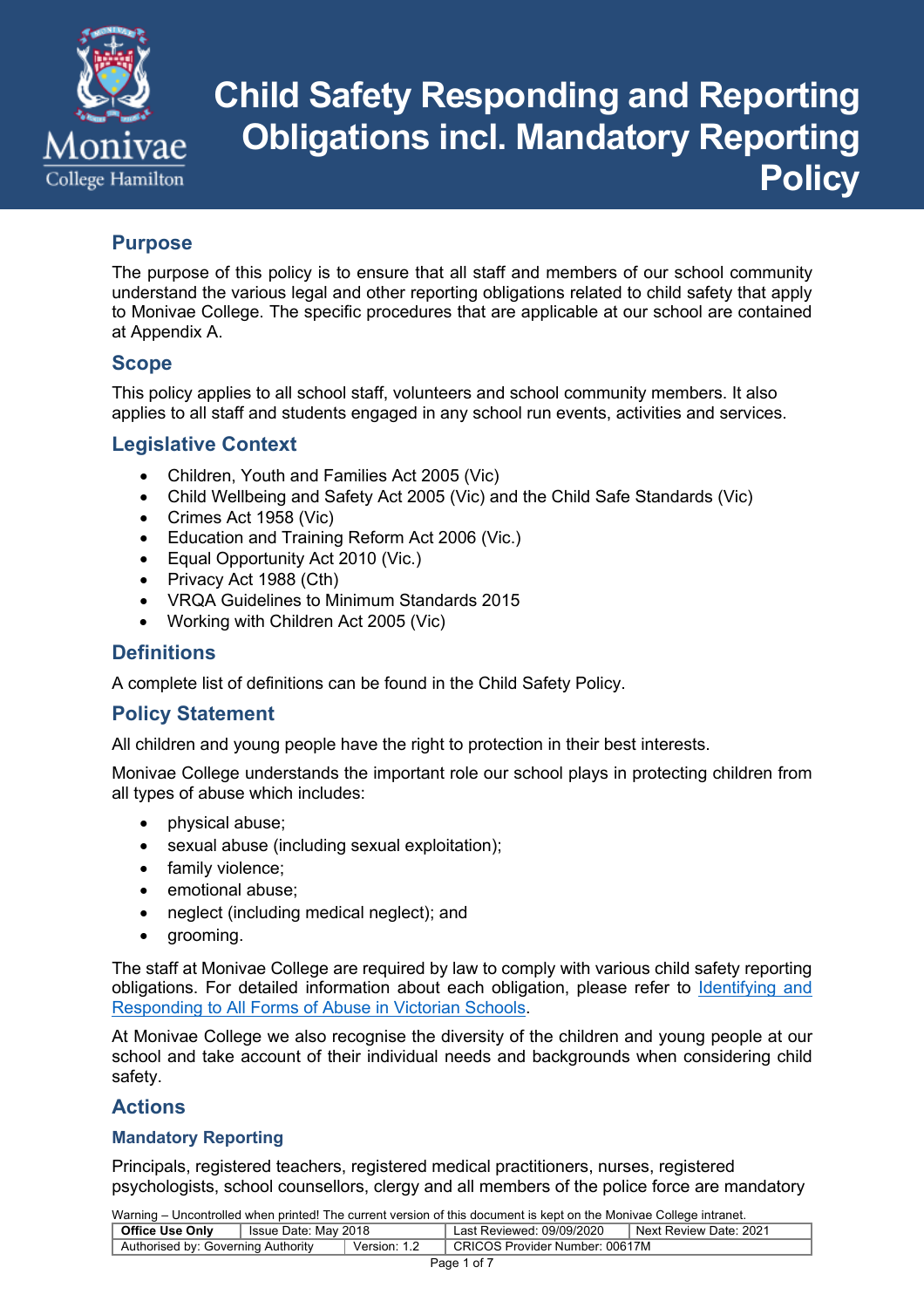reporters under the *Children, Youth and Families Act 2005* (Vic).

All mandatory reporters must make a report to the Department of Health and Human Services (DHHS) Child Protection as soon as practicable if, during the course of carrying out their professional roles and responsibilities, they form a belief on reasonable grounds that:

- a child has suffered, or is likely to suffer, significant harm as a result of physical abuse and/ or sexual abuse, and
- the child's parents have not protected, or are unlikely to protect, the child from harm of that type.

A mandatory reporter who fails to comply with this legal obligation may be committing a criminal offence. It is important for all staff at Monivae College to be aware that they are legally obliged to make a mandatory report on each occasion that they form a reasonable belief that a child is in need of protection and they must make a mandatory report even if the principal does not share their belief that a report is necessary.

At our school, all school staff must undertake the *Mandatory Reporting and Other Obligations eLearning Module* annually.

For more information about Mandatory Reporting see Protecting Children — Reporting and Other Legal Obligations.

#### **Child in need of Protection**

Any person can make a report to DHHS Child Protection (131 278 – 24 hour service) if they believe on reasonable grounds that a child is in need of protection.

The policy of the Catholic Education Commission of Victoria requires **all staff** who form a reasonable belief that a child is in need of protection to report their concerns to DHHS or Victoria Police, and discuss their concerns with the school leadership team.

For more information about making a report to DHHS Child Protection, see Protecting Children — Reporting and Other Legal Obligations and Four Critical Actions for Schools: Responding to Incidents, Disclosures and Suspicions of Child Abuse.

At Monivae College we also encourage all staff to make a referral to Child FIRST when they have significant concern for a child's wellbeing. For more information about making a referral to Child FIRST see Child Protection – Reporting Obligations.

#### **Reportable Conduct**

Our school must notify the Catholic Education Office if we become aware of an allegation of 'reportable conduct'.

There is an allegation of reportable conduct where a person has formed a reasonable belief that there has been:

- a sexual offence (even prior to criminal proceedings commencing), sexual misconduct or physical violence committed against, with or in the presence of a child;
- behaviour causing significant emotional or physical harm to a child:
- significant neglect of a child; or
- misconduct involving any of the above.

The Catholic Education Office, through the Employee Relations Unit, has a legal obligation to inform the Commission for Children and Young People when an allegation of reportable conduct is made.

The Principal must notify the CEO Employee Relations Unit of any reportable conduct allegations involving current or former teachers, contractors, volunteers (including parents), allied health staff and school board members.

If school staff become aware of reportable conduct by any person in the above positions, they should notify the school Principal immediately. If the allegation relates to the Principal, they should notify the Director of MSC Education.

| <b>Office Use Only</b>             | Issue Date: May 2018 |              | Last Reviewed: 09/09/2020      | I Next Review Date: 2021 |
|------------------------------------|----------------------|--------------|--------------------------------|--------------------------|
| Authorised by: Governing Authority |                      | Version: 1.2 | CRICOS Provider Number: 00617M |                          |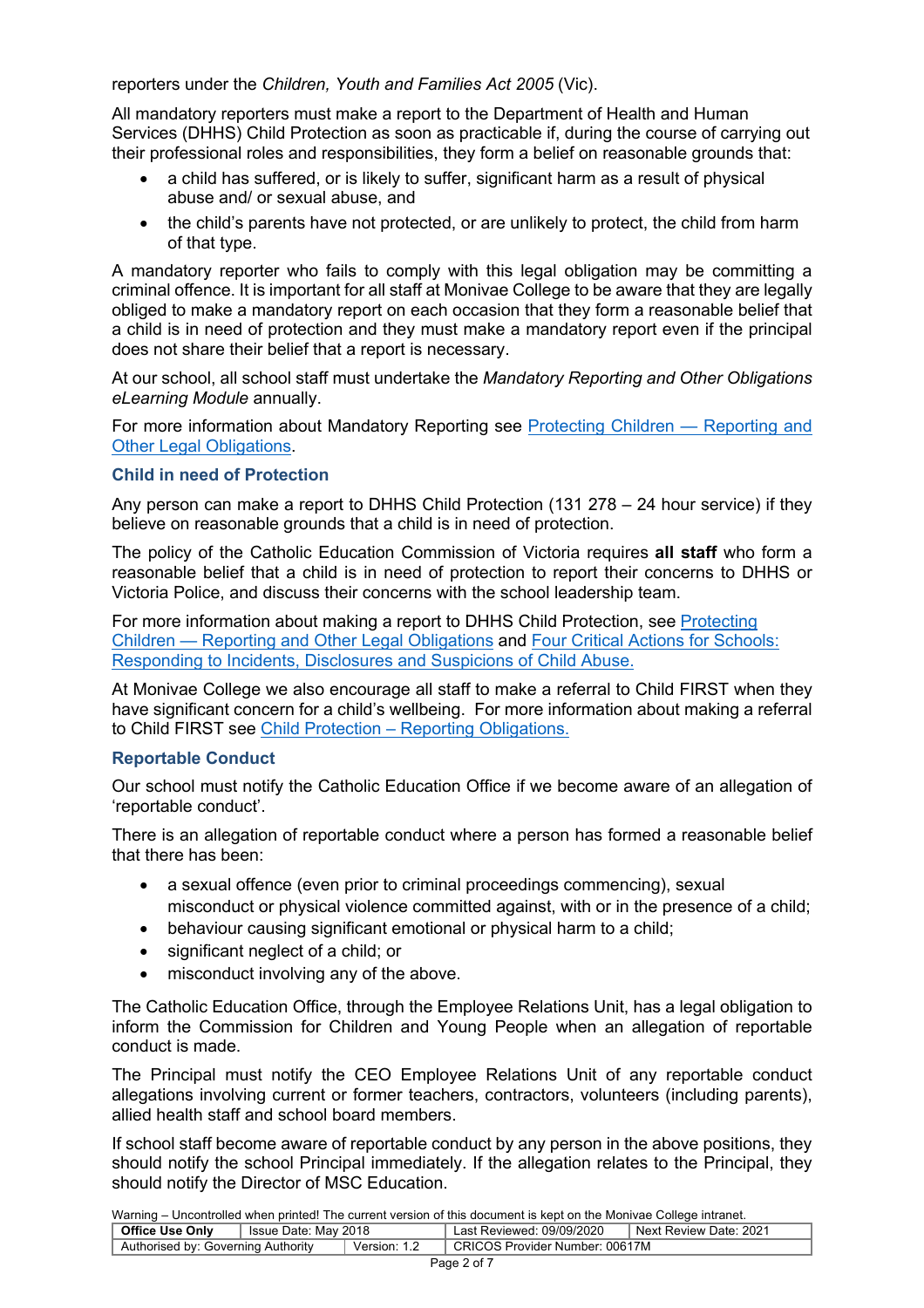For more information about Reportable Conduct see Reportable Conduct.

### **Failure to Disclose Offence**

Reporting child sexual abuse is a community-wide responsibility. All adults (ie persons aged 18 years and over), not just professionals who work with children, have a legal obligation to report to Victoria Police, as soon as practicable, where they form a 'reasonable belief' that a sexual offence has been committed by an adult against a child under the age of 16 by another person aged 18 years or over.

Failure to disclose information to Victoria Police (by calling 000 or local police station) as soon as practicable may amount to a criminal offence unless a person has a 'reasonable excuse' or exemption from doing so.

"Reasonable belief" is not the same as having proof. A 'reasonable belief' is formed if a reasonable person in the same position would have formed the belief on the same grounds.

For example, a 'reasonable belief' might be formed when:

- a child states that they have been sexually abused
- a child states that they know someone who has been sexually abused (sometimes the child may be talking about themselves)
- someone who knows a child states that the child has been sexually abused
- professional observations of the child's behaviour or development leads a mandated professional to form a belief that the child has been sexually abused
- signs of sexual abuse leads to a belief that the child has been sexually abused.

"Reasonable excuse" is defined by law and includes:

- fear for the safety of any person including yourself or the potential victim (but not including the alleged perpetrator or an organisation)
- where the information has already been disclosed, for example, through a mandatory report to DHHS Child Protection.

For more information about this reporting obligation, see Failure to disclose offence.

### **Failure to Protect Offence**

This reporting obligation applies to school staff in a position of authority. This can include Principals, Deputy Principals, Board Members and School Leadership. Any staff member in a position of authority who becomes aware that an adult associated with their school (such as an employee, contractor, volunteer or visitor) poses a risk of sexual abuse to a child under the age of 16 under their care, authority or supervision, must take all reasonable steps to remove or reduce that risk.

This may include removing the adult (i.e. persons aged 18 years and over) from working with children pending an investigation and reporting your concerns to Victoria Police.

If a school staff member in a position of authority fails to take reasonable steps in these circumstances, this may amount to a criminal offence.

For more information about this reporting obligation, see Failure to protect offence.

#### **Grooming**

Grooming is a criminal offence under the *Crimes Act 1958* (Vic). This offence targets predatory conduct undertaken by an adult to prepare a child, under the age of 16, to engage in sexual activity at a later time. Grooming can include communicating and/or attempting to befriend or establish a relationship or other emotional connection with the child or their parent/carer.

For more information about this offence and reporting obligations see: Protecting Children — Reporting and Other Legal Obligations.

| <b>Office Use Only</b>             | Ssue Date: Mav 2018 |              | Last Reviewed: 09/09/2020      | Next Review Date: 2021 |  |  |  |
|------------------------------------|---------------------|--------------|--------------------------------|------------------------|--|--|--|
| Authorised by: Governing Authority |                     | Version: 1.2 | CRICOS Provider Number: 00617M |                        |  |  |  |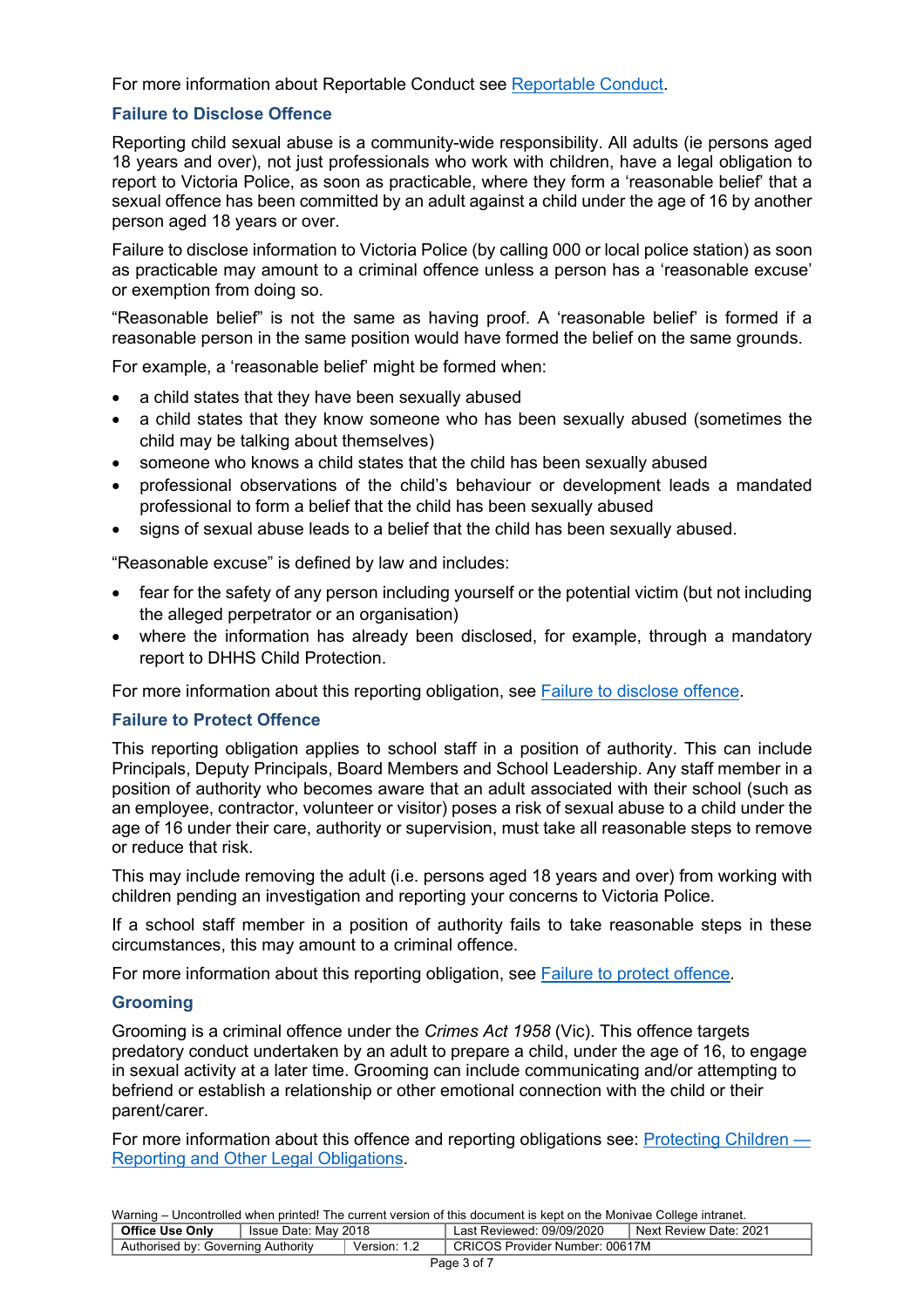# **Policy Evaluation and Review**

To ensure ongoing relevance and continuous improvement, this policy will be reviewed annually.

# **Supporting Documents**

### Internal Documents

- Child Safety Policy
- Child Safety Commitment Statement
- Code of Conduct
- Child Safety Responding and Reporting Obligations (including Mandatory Reporting) Policy and Procedures
- Child Safety Risk Register

### External Documents

- PROTECT Responding to Suspected Child Abuse: A Template for all Victorian **Schools**
- An Overview of the Child Safe Standards [DHHS]
- A Guide for Creating a Child Safe Organisation [CCYP]
- Empowerment and participation of children (CCYP Tip Sheet for Child Safe Organisation)
- Catholic Education Commission of Victoria Ltd (CECV) 2016, *Commitment Statement to Child Safety: A safe and nurturing culture for all children and young people in Catholic schools*.
- Catholic Education Commission of Victoria Ltd (CECV) 2013, *Victorian Catholic Education Multi Enterprise Agreement 2013*, CECV.
- Congregation for Catholic Education 1997, *The Catholic School on the Threshold of the Third Millennium,* Vatican.
- Parliament of Victoria, Family and Community Development Committee, 2013, *Betrayal of Trust*

# **Responsibility**

| <b>Approval Authority</b>                                                               | <b>Policy Sponsor</b>                                                                                                                             | Administration                                                                                                |  |  |
|-----------------------------------------------------------------------------------------|---------------------------------------------------------------------------------------------------------------------------------------------------|---------------------------------------------------------------------------------------------------------------|--|--|
| Responsible for monitoring<br>the<br>outcomes and scheduled<br>review of this procedure | Responsible for maintaining<br>implementation, the content of this policy as administration support for<br>delegated by the Approval<br>Authority | Responsible<br>the<br>for<br>the maintenance of<br>this<br>policy as directed by the<br><b>Policy Sponsor</b> |  |  |
| <b>Governing Authority</b>                                                              | <b>Governance Committee</b>                                                                                                                       | Principal                                                                                                     |  |  |

# **Promulgation**

The procedure will be communicated throughout the School community in the form of:

- 1. Policies section of the Monivae website to alert the School-wide community of the approved procedure; and
- 2. distribution of e-mails to all current student families.

# **Implementation**

This policy will be implemented throughout the School via:

- policy library section of the school intranet;
- staff briefing session; and
- training sessions.

| <b>Office Use Only</b>             | ່ Issue Date: Mav 2018 |              | Last Reviewed: 09/09/2020      | Next Review Date: 2021 |
|------------------------------------|------------------------|--------------|--------------------------------|------------------------|
| Authorised by: Governing Authority |                        | Version: 1.2 | CRICOS Provider Number: 00617M |                        |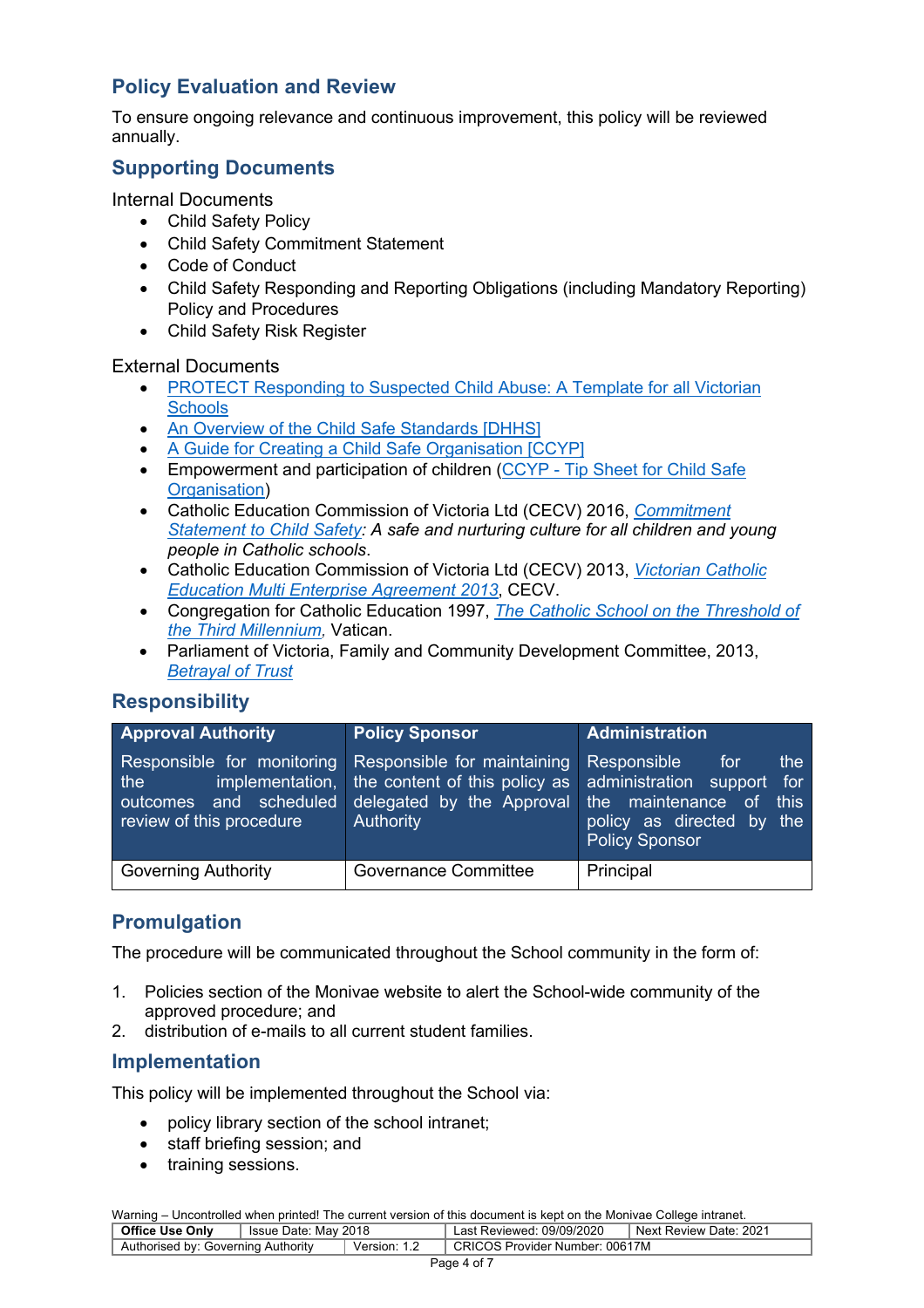# **Appendix A**

# **Child Safety Responding and Reporting Procedures**

### **Students**

- All students should feel safe to speak to any staff member to raise any concerns about their safety or any other concerns that they have.
- If a student does not know who to approach at Monivae College they should start with their Homeroom Teacher or School Counsellor.

#### **Managing Disclosures made by Students**

#### When managing a disclosure, you should:

- listen to the student and allow them to speak
- stay calm and use a neutral tone with no urgency and where possible use the child's language and vocabulary (you do not want to frighten the child or interrupt the child)
- be gentle, patient and non-judgmental throughout
- highlight to the student it was important for them to tell you about what has happened
- assure them that they are not to blame for what has occurred
- do not ask leading questions, for example gently ask, "What happened next?" rather than "Why?"
- be patient and allow the child to talk at their own pace and in their own words
- do not pressure the child into telling you more than they want to, they will be asked a lot of questions by other professionals and it is important not to force them to retell what has occurred multiple times
- reassure the child that you believe them and that disclosing the matter was important for them to do
- use verbal facilitators such as, "I see", restate the child's previous statement, and use non-suggestive words of encouragement, designed to keep the child talking in an open-ended way ("what happened next?")
- tell the child in age appropriate language you are required to report to the relevant authority to help stop the abuse, and explain the role of these authorities if appropriate (for a young child this may be as simple as saying "I will need to talk to people to work out what to do next to help you").

#### When managing a disclosure, you should AVOID:

- displaying expressions of panic or shock
- asking questions that are investigative and potentially invasive (this may make the child feel uncomfortable and may cause the child to withdraw)
- going over the information repeatedly (you are only gathering information to help you form a belief on reasonable grounds that you need to make a report to the relevant authority)
- making any comments that would lead the student to believe that what has happened is their fault
- making promises to the child about what will occur next or that things will be different given the process can be unpredictable and different for each child depending on their circumstances (instead reassure them that you and others will do your best to help).

### **General Procedures**

Monivae College will follow the *Four Critical Actions for Schools: Responding to Incidents, Disclosures and Suspicions of Child Abuse* (Four Critical Actions) when responding to incidents, disclosures and suspicions of child abuse.

All staff at our school who believe that a child is in need of protection, even if it doesn't meet the threshold required for mandatory reporting or the staff member is not a mandatory reporter, should in the first instance, speak to the Child Protection Officer or should make the

| <b>Training Chroninollog Milen printed:</b> The cartent relation of this accuracit is Rept on the Monivac College Intranct. |  |                           |                                |  |  |  |  |
|-----------------------------------------------------------------------------------------------------------------------------|--|---------------------------|--------------------------------|--|--|--|--|
| <b>Office Use Only</b><br>Issue Date: May 2018                                                                              |  | Last Reviewed: 09/09/2020 | Next Review Date: 2021         |  |  |  |  |
| Authorised by: Governing Authority                                                                                          |  | Version: 1.2              | CRICOS Provider Number: 00617M |  |  |  |  |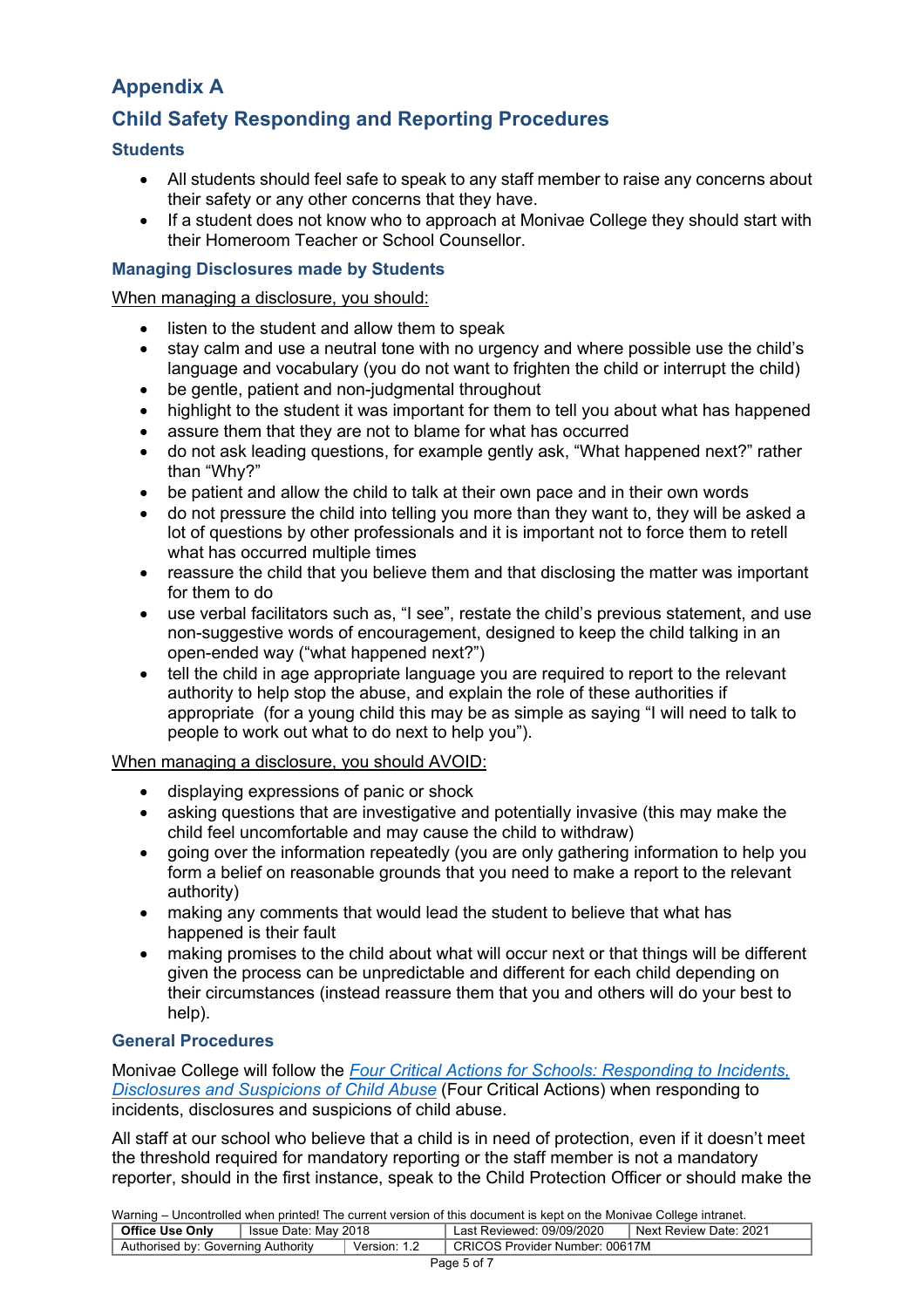required reports to DHHS Child Protection and/or Victoria Police as necessary.

At Monivae College the Deputy Principal will be responsible for monitoring overall school compliance with this procedure.

Nothing in this procedure prevents a staff member or any other person from reporting to the relevant authorities if they form a reasonable belief that a child is at risk of abuse.

### **Reporting Suspicions, Disclosures or Incidents of Child Abuse**

#### *Responsibilities of all school staff*

If a school staff member reasonably suspects or witnesses an incident of child abuse or receives a disclosure of child abuse, they must:

- separate the alleged victims and others involved, if a child is at immediate risk of harm, administer first aid and call 000;
- speak to the Child Protection Officer as soon as possible, who will follow the Four Critical Actions;
- make detailed notes of the incident or disclosure using the Responding to Suspected Child Abuse: Template and ensure that those notes are kept and stored securely in a locked office filing cabinet;
- make a report to DHHS Child Protection if the staff member is a mandatory reporter and reasonably believes that a student has suffered physical and/or sexual abuse from which the child's parents have not protected the child; and
- make a report to Victoria Police if the staff member has formed a 'reasonable belief' that a sexual offence has been against a child.

In circumstances where a member of the leadership team disagrees that a report needs to be made, but the staff member has formed a 'reasonable belief' that the child is in need of protection and/or has been the victim of sexual abuse, the staff member must still contact DHHS Child Protection and/or Victoria Police to make the report.

#### *Responsibilities of the Child Protection Officer (Deputy Principal)*

The Child Protection Officer (CPO) is responsible for promptly managing the school's response to an incident, suspicion or disclosure of child abuse, and ensuring that the incident, suspicion or disclosure is taken seriously. The CPO is also responsible for responding appropriately to a child who makes or is affected by an allegation of child abuse.

If the CPO receives a report from a school staff member or member of the school community of a suspicion, disclosure or incident of child abuse, they must:

- follow the Four Critical Actions as soon as possible, including:
	- o responding to an emergency;
	- o reporting to authorities/referring to services;
	- o contacting parents/carers; and
	- o providing ongoing support.
- make detailed notes of the incident or disclosure, including actions taken using the Responding to Suspected Child Abuse: Template and ensure that those notes are kept and stored securely in a locked office filing cabinet. They are also responsible for ensuring that any staff member who reported the incident, disclosure or suspicion to them also makes and keeps notes of the incident.

At Monivae College, the Principal and Director of Students will be responsible for ensuring that there is a prompt response to the disclosure and that the child is appropriately supported. If the Principal/other nominated staff member responsible above is unavailable, the Deputy Principal will take on the role and responsibilities described in this section.

| <u>training</u> choosing and might princed the canonic reference of and accumum to hope on and momentum concepts in anom |                                   |              |                                |                        |  |  |
|--------------------------------------------------------------------------------------------------------------------------|-----------------------------------|--------------|--------------------------------|------------------------|--|--|
| <b>Office Use Only</b>                                                                                                   | <sup>1</sup> Issue Date: May 2018 |              | Last Reviewed: 09/09/2020      | Next Review Date: 2021 |  |  |
| Authorised by: Governing Authority                                                                                       |                                   | Version: 1.2 | CRICOS Provider Number: 00617M |                        |  |  |